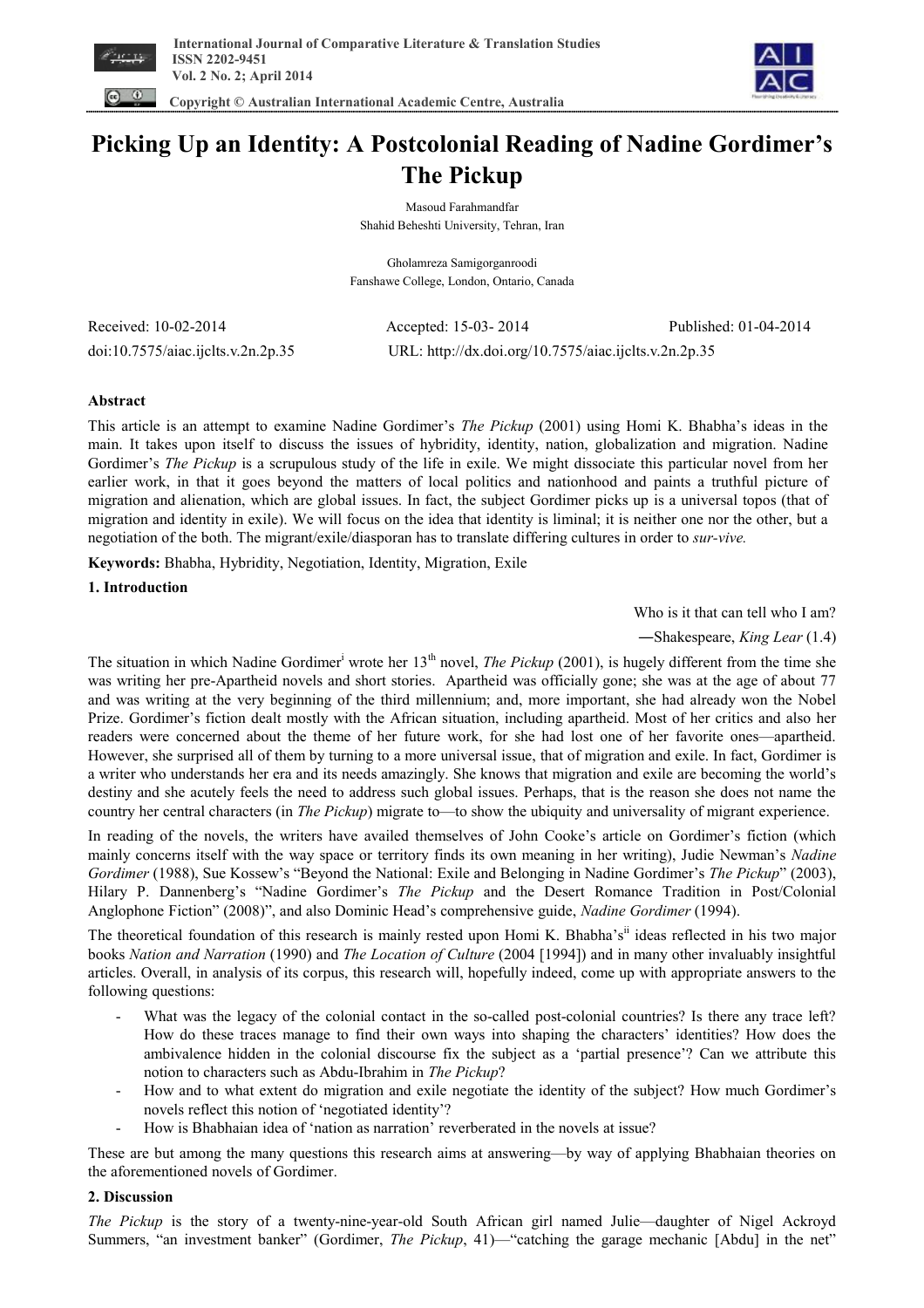#### **IJCLTS 2 (2):35-41, 2014** 36

(Ibid, 11). Abdu, whose real name is Ibrahim ibn Musa, is an illegal immigrant who works in a garage in South Africa. Gordimer's awe-inspiring imagination takes Julie out of an affluent family in South Africa to a village in Abdu's native land, a place which is "buried in desert" of an unknown Arab country (Ibid, 122).

Hilary Dannenberg believes that Gordimer's novel is "an innovative inversion of two interrelated narrative traditions that of the traditional romance plot, and the desert romance, a sub-genre which developed in the late colonial fiction of the early twentieth century" (Dannenberg, 69). The structure of the novel is that of a quest. Someone undertakes an odyssey during which they pass from ignorance to maturity. We might witness this feature at least in the character of Julie. Dannenberg also underscores "the representation of the desert as a site of encounter"; she further dwells on the "changing roles in the power relations between the female and male protagonists" and goes eventually on to say that *The Pickup* is "a novel about migration in a contemporary globalized world" (Ibid, 70). This is in fact one of the issues we will discuss in this article. Mainly, this research attempts to show the liminal position of both characters, Abdu-Ibrahim and Julie. It will examine the Bhabhaian ideas of negotiated identity and hybridity and also will account for the concept of cultural difference.

#### *2.1 Hybridity, Culture, Identity*

Nowadays, it may seem obvious that hybridity has taken the place of any sort of essentialist ideology in the context of identity politics. In fact, identity, as a 'production' holds various spatiotemporal manifestations; it is temporary and bound to difference. However, as Pnina Werbner alertly apprises us, "ironically, hybridity-talk is itself in danger of becoming just such another marketable commodity" (Werbner, *Debating,* 19). For instance, some theorists believe that 'globalization' has undergone a semantic and conceptual metamorphosis and is now regarded as a sly nom de plume for global capitalism. That might explain why some critics (Ileana Dimitriu, for one) claim that *The Pickup* is somehow a critique of globalization with its unbalanced access to privileges. Nevertheless, we should not miss the point here that the performativity of hybridity rests on its power (however theoretical it might seem) to bring forth an enunciatory space for "negotiations of differential meanings and values" which "have anticipated, *avant la letter*, many of the problematic of signification and judgment that have become current in contemporary theory" (Bhabha, *The Location*, 248). Bhabha speaks of negotiations of differentials, not eradicating or, even worse, homogenizing. Gordimer's novel is a telling example of an unremitting negotiation of identity. It would be appropriate here to report tersely on the whole structure of the novel.

We can divide *The Pickup* into two parts. In the first part, we see Abdu, an illegal migrant in a South African city. Julie who picks him up is a native there. In the second part, the couple fly to Abdu's (now, Ibrahim's) country, and this time Julie feels as a stranger there. The story has a reverse structure. In the first part, Abdu is an outsider and, in the second part, Julie. Abdu craves for Julie's life and vice versa. However, they both try to dispense with their past and look forward to starting over. Generally, this is a stimulus to migrate.

In the first part, Abdu is "a grease-monkey from an unknown benighted country. The 'garage man' has a university degree in economics there (the university is one nobody's heard of … and that place *is* a hell)" (Gordimer, *The Pickup*, 14, original emphasis). He is *not* "one of them"; he has assumed a fake name; in fact, he just lives there but does not exist, "No record of him on any pay-roll, no address … and under a name that was not his" (Ibid, 18). The moment he goes back to his country, he becomes Ibrahim ibn Musa. He is home; he is recognized familiar. Now, Julie seems 'strange': "it came to her that she was somehow as strange to herself as she was to them" (Ibid, 117). The significant point is that Abdu, in the second part of the novel, is sometimes referred to, by the narrator, as Abdu-Ibrahim—a *hyphenated* identity.

Now, we may make these points: first, what happens during the both parts of the novel affirms that identity is bound to spatiotemporal contingencies and, as Pnina Werbner truly puts, we "must learn to live with a multiple sense of self" (Werbner, *Debating,* 9). In a sense, identity is subject to constant re-locations.

The second point is that to live with such a multiple sense of self is to believe in hybridity. In other words, negotiated identities are hybrid. In an interview with Jonathan Rutherford, Bhabha clearly asserts, "The process of cultural hybridity gives rise to [...] negotiation of meaning and representation" (Bhabha, qtd. in Rutherford, 211). In this sense, Gordimer's *The Pickup* is a typical work of art in the age of hybrid identities. It carefully pictures the migrant identity at the very beginning of the third millennium.

Moreover, identity is *liminal*. Bhabha thoughtfully considers the problematic of identity and declares, "identity is never an a priori, nor a finished product" (Bhabha, *The Location,* 73). He indeed underlines the in-betweenness of identity and we might well refer to the hyphenated identity of Abdu-Ibrahim for a proper case in point. As already mentioned, Abdu was a nobody when he was (illegally) in migration; however, his homecoming also did not gratify him. He is caught in between rejection and reception. According to Bhabha, "the very question of identification only emerges *in-between* disavowal and designation" (Ibid, 72, original emphasis). That is why Bhabha puts a good deal of emphasis upon the doubleness of identity. Both Julie and Abdu-Ibrahim are split in identity.

The next issue concerns the matter of hybridity and third space. In general, hybridity emerges when the location of culture is in-between. It defies the *either/or* dogma of the colonial discourse. In this sense, third space, as a liminal locus of meaning, becomes a site of negotiation of the foreign and the local, granting sovereignty to neither of them. I believe, this is where Abdu-Ibrahim and Julie (and, in a sense, all the migrants) sojourn. The following extracts are taken from the novel to illustrate how much both of them desire to enter a liminal zone: "he steps from his only identity, *here*, into a disguise, the nobody Abdu" (Gordimer, *The Pickup,* 31); "they double the disappearance of his identity, they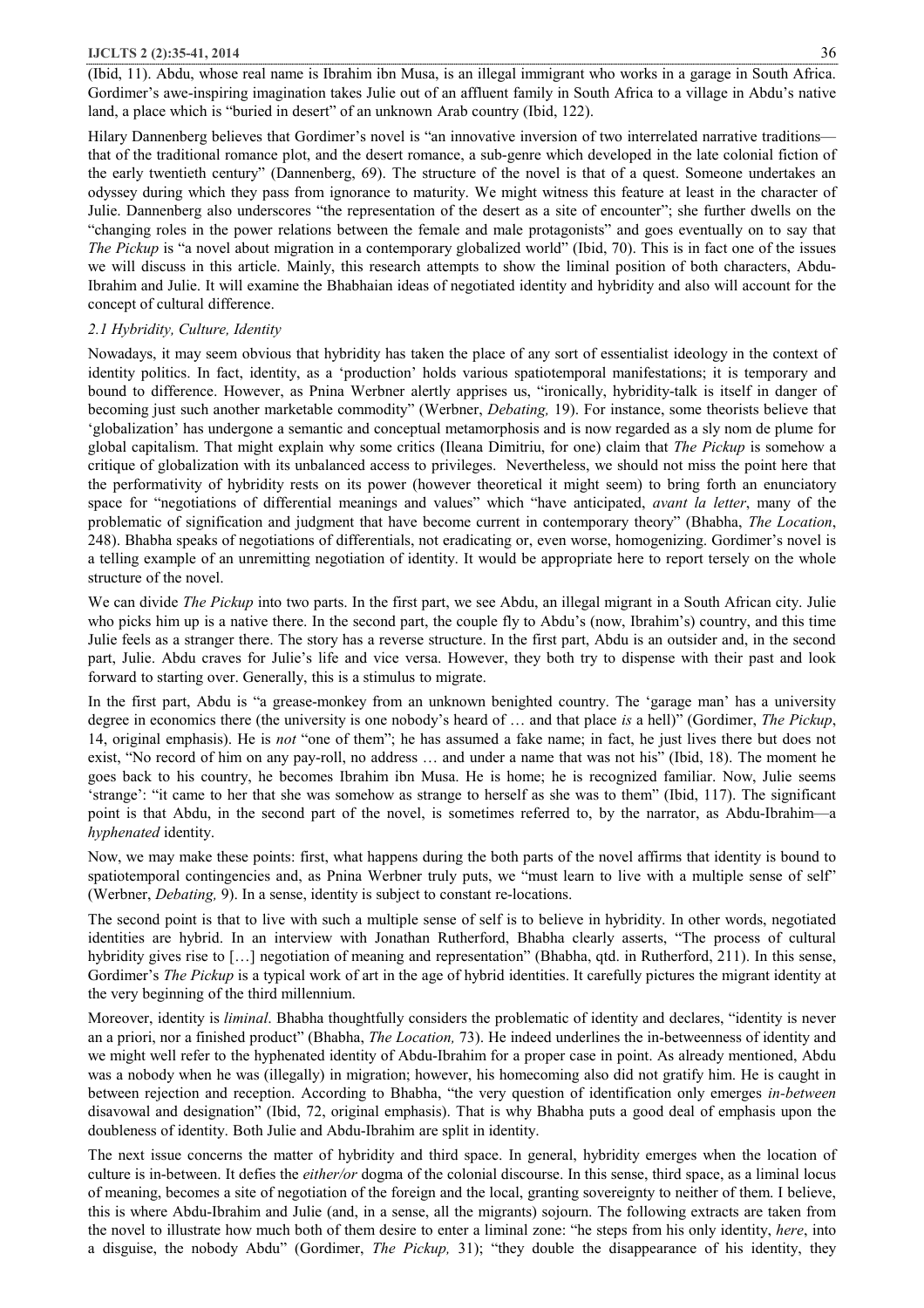disappear together" (Ibid, 34); "He doesn't offer an identity" (Ibid, 44); "Disappear. Like I say. Either way. He disappears into another city, another identity" (Ibid, 91); "He is here, and he is not here […] It is a state of suspension from the pressures of necessity. In its very precariousness the state is pure and free" (Ibid, 37). The word 'disappear' is repeated many times. This is the result of any essentialist perception of identity which is tied tightly to the matters of race, color and nation.

Let us turn again to the novel. The story, with its reverse structure, depicts two characters who desire to leave their places of origin. Abdu is thrilled at the idea of abandoning his country and going anywhere they will let him in, anywhere. "There was a litany of the countries he had tried that would not let him in" (Ibid, 19). However, at the second part of the novel, and through using his foreign wife, he receives his visa to the US, where he *imagines* "there's plenty of chances […] work for everybody"; America becomes his dream place, "that's where the world is!" (Ibid, 227). He imagines a dream place; he creates an ideal image and this may keep him motivated. In fact, he envisages the ideal image of himself living *somewhere else*. That is, most likely, what all migrants do: *imagine*. For "the question of identification is never the affirmation of a pre-given identity […] it is always the production of an image of identity and the transformation of the subject in assuming that image" (Bhabha, *The Location*, 64). We are not told, at the end of the novel, whether or not Abdu's dream comes true. However, we might conjecture, using the context, that his ideal image would not come to fruition. Julie, his wife, does not accompany him, "She was not going; in all the pain of seeing him return to the same new-old humiliations that await him, doing the dirty work they don't want to do for themselves . . . *That's it. That's reality*" (Gordimer, *The Pickup*, 266, original emphasis). His is a desire which seems to end in *deferral*.

Next, we shall turn to the subject of cultural difference which is an indispensable factor to a proper understanding of the novel. In almost every kind of cultural contact the politics of difference does have a say. It is in fact this 'difference' that begets the cultural contacts. Unless these cultural contacts do pass through a process of *negotiation* rather than negation, they would metamorphose into colonialism.

The novel reveals a lot of references to the matter of cultural discrepancy which might affect the identities of the characters. Julie who lived a life of leisure in South Africa comes to a village in an Islamic Arab country and learns about the Ramadan, the Koran and so forth. She even orders "through one of those wonderful Internet book warehouses in California a translation of the Koran" (Ibid, 143)—a Koran from California! The Book is a sign of the Islamic world, which has been transferred to the western world. Also, Julie learns Arabic and in return teaches the children living there English. There are lots of such cultural give-and-takes. Therefore, the relationship between Islam and the Western world becomes an important issue in the novel. On the whole, as Bhabha aptly states, "cultural differences must be understood as they constitute identities—contingently, indeterminately—in-between the repetition of the vowel I—that can always be reinscribed and relocated—and the restitution of the subject I" (Bhabha, *The Location,* 335). We should therefore consider cultural differences in the process of identity formation and, more important, we are supposed to look for negotiations of these differences in any sort of cultural contact. Julie's identity is constantly negotiated, as much as Abdu's. She—as the migrant situation demands—is trying to translate the cultures. This is an important issue to which we will come back later.

Now, we shall discuss the 'in-betweenness' of cultures. In the article "Culture's In-Between", Bhabha writes about "the absurd notion of an uncontaminated culture in a single country" (53); and this clearly reveals itself in the novel. In a "benighted country" which, for Julie's father, is the "poorest and most backward of Third World countries" (Gordimer, *The Pickup*, 104), she, a girl of European lineage, fasts, reads the Koran, watches a James Bond movie and also goes to a McDonald's. The warps and woofs of cultures are knitted together. For this reason Bhabha always attempts to show the "fatality of thinking of 'local' cultures as uncontaminated or self-contained" (Bhabha, "Culture's In-Between," 54). He later draws on T. S. Eliot's *Notes towards the Definition of Culture* and then touches on the problematic of colonial migration. In general, he believes that migration has engendered a sort of 'partial' culture: "contaminated yet connective tissue between cultures—at once the impossibility of culture's containedness and the boundary between" (Ibid). As a result, this in-between culture negotiates (cultural) differences.

Now that so much attention has focused upon the concept of hybridity in general, it might seem appropriate to discuss the issue of language hybridization. This concept is actually associated with the name of Bakhtin. The idea behind the Bakhtinian hybridity is to sabotage any claim to cultural purity and totalitarian thinking and help make way for cultural difference.

We live in language and we use language for living. Sometimes, some people have to live in more than one language (the exiles and migrants, for instance). They gradually learn to (and have to) find a way to negotiate between their double lives. Thus hybridity emerges. Now, we shall explain more the language hybridization. Pidgin language is one explicit example of the linguistic hybridity. The "English-Arabic pidgin" Julie uses manifests this hybridization. Moreover, Gordimer's haphazard interpolation of Abdu's vernacular language (Arabic) in the text of the novel comes to lay stress on the hybridity at issue, and more than that, it underscores the concept of cultural difference: "Perhaps the most common method of inscribing *alterity* by the process of appropriation is the technique of switching between two or more codes" (Ashcroft et al. *The Empire* 71, emphasis added). The writer also reveals this code-switching through the "selection of certain words which remain untranslated in the text" (Ibid). These are among the many ways of injecting cultural singularity into the style of writing. Indeed, Gordimer pursues this very goal when she incorporates within the novel a group of words such as "*Idikazana lomlungu, le!*" (Gordimer, *The Pickup*, 3), or "Aoodhu Billah" (Ibid, 158), "Allah yahfazak" (Ibid, 259), and so on. The reader is not even provided with any sort of translation notes. Therefore, according to Bakhtin, "It is the collision between differing points of view on the world that are embedded in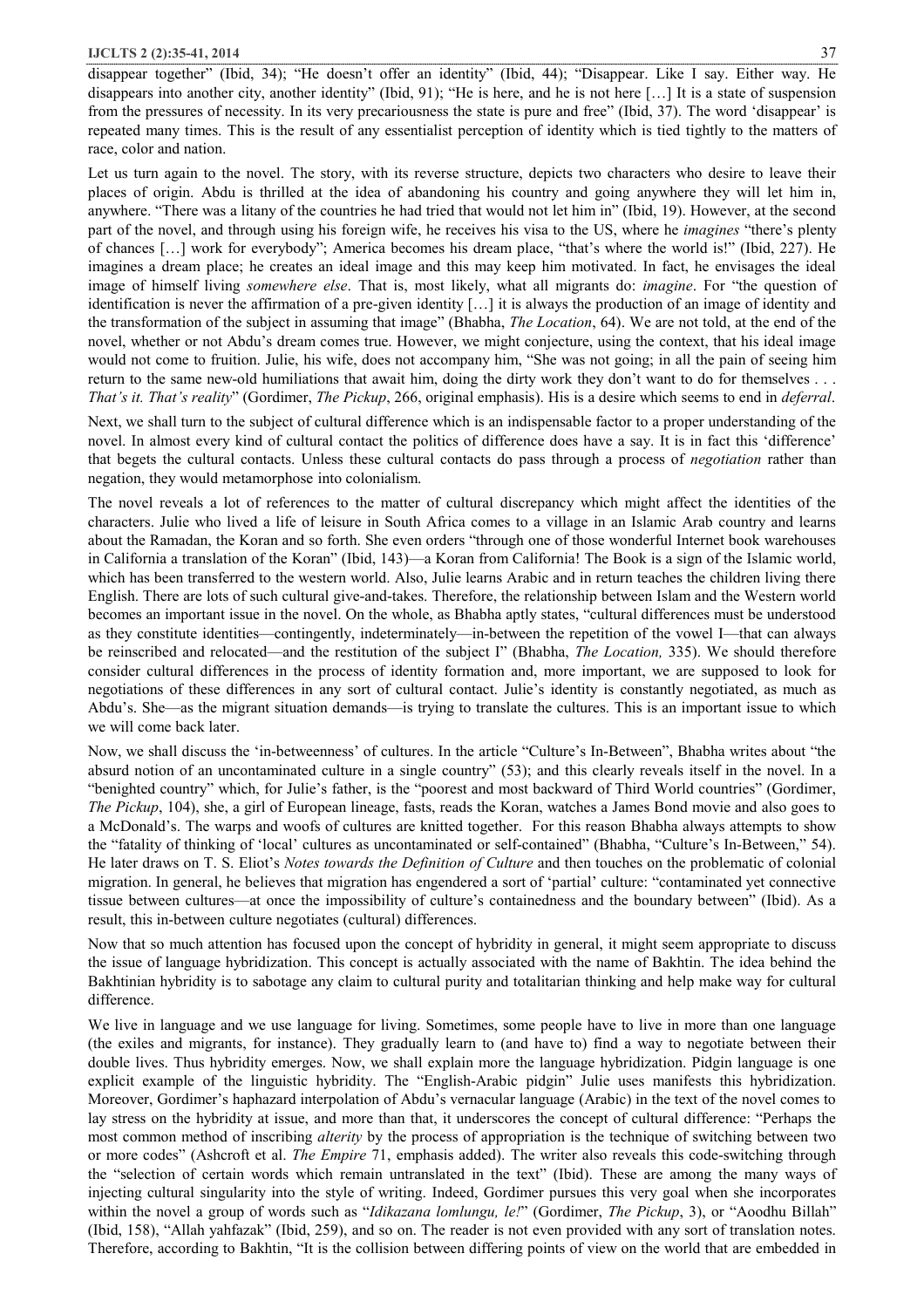these forms . . . they are pregnant with potential for new world views . . . for perceiving the world in words" (qtd. in Bhabha, "Culture's In-Between", 58). For Bhabha, this "hybrid strategy or discourse opens up a space of negotiation . . . [which] is neither assimilation nor collaboration. It makes possible the emergence of an 'interstitial' agency that refuses the binary representation of social antagonism" (Ibid). As mentioned before, migrants such as Abdu-Ibrahim and Julie have to find their way in-between. Their liminal position empowers them to liberate themselves from the binary of 'here/there' or 'inside/outside'. Hybridity will serve as a 'strategy of survival', where one can be 'outside of the inside', while remaining 'a part in the whole'. Hence, hybridity steps beyond the dialectic of belonging/not belonging.

As mentioned in the beginning of the article, Gordimer's *The Pickup* is regarded by some as a critique of globalization. The novel was written when the buzz word of 'globalization' was still the top news. Abdu's idea of the West as a dream place and also the description of his 'benighted' third world homeland "buried in desert" might betoken "the persistent inequality and immiseration produced by such unequal and uneven development" (Bhabha, *The Location,* xiv). The result of such global cosmopolitanism is to "render poorer societies more vulnerable to the 'culture of conditionality'" (Ibid, xvi). Not surprising the people like Abdu *imagine* a better life outside of his homeland and again not surprising that Julie who has lived, known, and experienced there does not accompany Abdu at the end of the novel.

However, it is suggested that "the essence of the global predicament is to be found in 'the problem of minorities'" (Ibid, xviii). For Bhabha, the minorities (im/migrants, refugees and the like) should place themselves "at the intersections (and in the interstices)" of the dominant (national) narratives in order to stress the "cultural re-visioning" (Ibid, xx). The imagined migrant position (that of Abdu-Ibrahim or Julie) inscribes a sort of agency and resistance over "our myths of belonging". However phantasmagorical we might find Abdu's desire for a dreamland, his is an articulated agency and a 'right to narrate':

You are part of a dialogue that may not, at first, be heard or heralded—you may be ignored—but your personhood cannot be denied. In another's country that is also your own, your person divides, and in following the forked path you encounter yourself in a double movement . . . once as a stranger, then as friend. (Ibid, xxv)

I would like to use this passage to describe Julie's position in migration. One of the stereotypes Gordimer erases is the submissive role of women. Her novel shows instances of female agency. Julie, as a migrant, takes an active role in a foreign land by teaching the children. The moment she arrived in Abdu's country, she felt as an outsider; however, at the end of the novel, she stays there and does not accompany her husband to the US. Therefore, as Bhabha says, she was once a stranger, then a friend.

## *2.2 Nation, Migration*

Tracing the tracks of colonial history seems to be a feature of postcolonial fiction (though not deliberate sometimes). The idea of colonial appropriation of the land and also its taking back runs deep in the novels of Gordimer, especially *The Conservationist* (1974), which deals with the plight of one of the last European imperialists in South Africa and ends with the hope that the African children may inherit the land of their fathers. In *The Pickup*, Gordimer touches on the colonial history here and there: "there are no foreigners from Europe flying flags over our land any longer" (189). Needless to remind that *The Pickup* was written when apartheid and colonialism had been officially annulled. Gordimer, thus, attempts to portray the universal figure of diaspora and exile and this is the quality that makes *The Pickup* a unique work of fiction at the very beginning of the third millennium.

Nation and migration seem to be two contradictory poles which have been of interest to many postcolonial thinkers. Nation as a 'modern' social construct leans towards the essentialist, exclusivist and homogenous politics of belonging. Conversely, the idea of migration and exile responds to a liminal, transnational position that seeks to undermine exclusivism and to create an 'enunciatory' space of negotiation and interaction. In this part of the article we would like to discuss the concepts of nation, migration, diaspora and cultural translation.

The idea of a nation without any borders is not tenable. However, the hegemonic tyranny of the majority within these borders is what makes thousands of minoritorian people pick a life of nomadism. This is in fact the problem with any homogenizing discourse that aspires to "convert the 'many' into 'one'" (McLeod, *Beginning*, 117). Nevertheless, "the shadow of the nation", Bhabha asserts, "falls on the condition of exile" (Bhabha, *The Location*, 202). Though a person such as Abdu struggles to undo the ties with his nation, he does not seem to be able to leave his 'nation' quite behind,

He is ashamed and at the same time angrily resentful […] it will be an image of his country, his people, *what he comes from*, what he really is—like the name he has come back to be rightfully known by. (Gordimer, *The Pickup*, 133, original emphasis)

This is actually the effect of regarding people as "the historical 'objects' of a nationalist pedagogy" which is founded upon the "pre-given or constituted historical origin *in the past*" (Bhabha, *The Location*, 208, original emphasis). That is however one face of this 'modern Janus'. The other one reflects "a process of signification that must erase any prior or originary presence of the nation-people" (Ibid). On the whole, Abdu-Ibrahim and Julie are both pedagogic objects of the nation and performative subjects (at the level of their action). This split between pedagogic and performative modes ("as a double narrative movement") emphasizes the *ambivalence* of the idea of nation.

In their splendid *Empire,* Hardt and Negri declare, "A specter haunts the world and it is the specter of migration. All the powers of the old world are allied in merciless operation against it, but the movement is irresistible" (213). In this sense,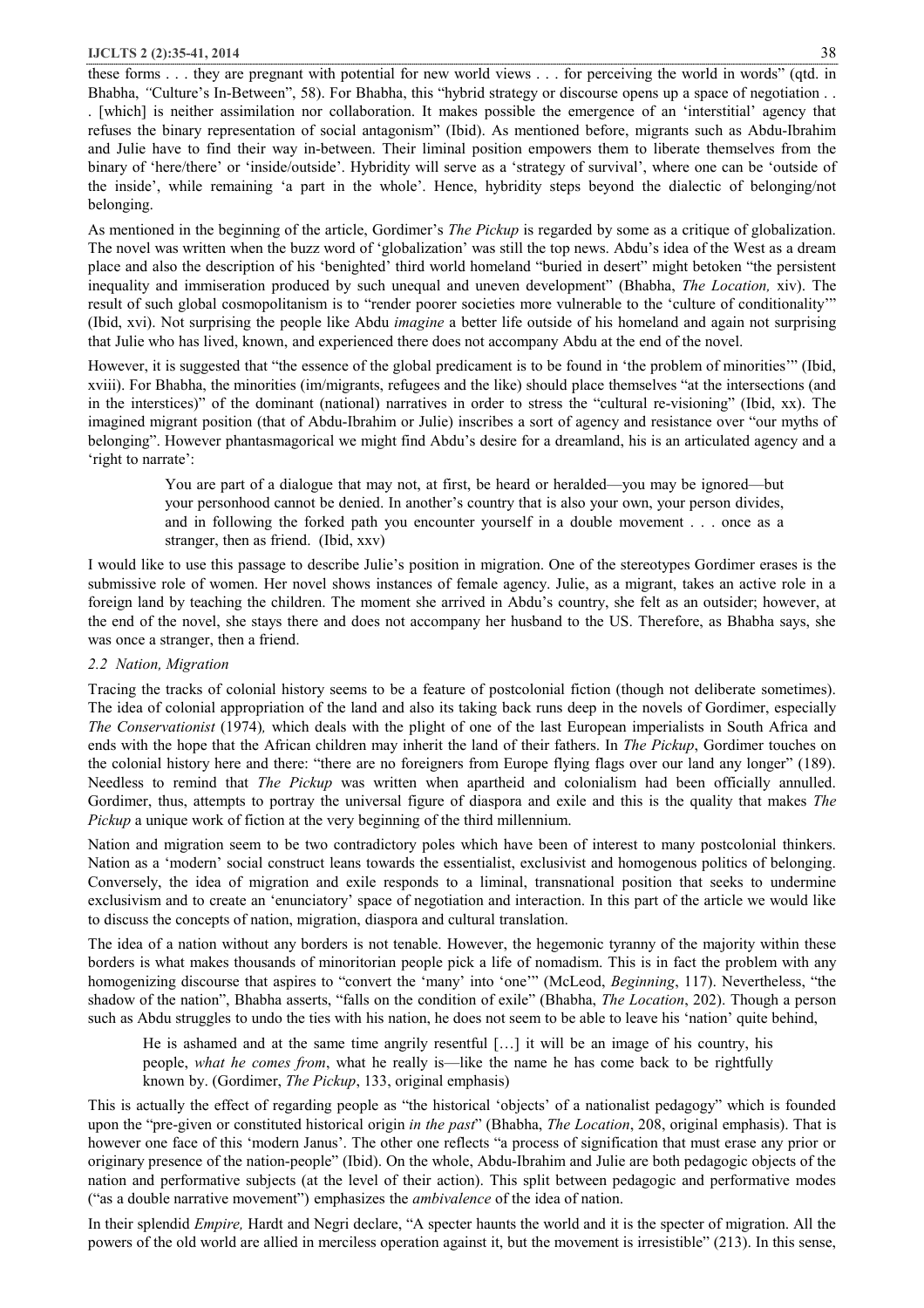#### **IJCLTS 2 (2):35-41, 2014** 39

and as Gordimer in *The Pickup* asserts, we should regard "immigration as a human solution" (Gordimer, *The Pickup,*  I48) and think highly of "the achievement that is emigration" (Ibid, 266). Gordimer's point here is to show how Julie or Abdu may come "to discover and take over possession of oneself" through 're-location' which is "shaped in substitution for 'immigration'" (Ibid, 48). This irresistible movement, to Ernesto Laclau, is "an affirmative will to migrate, which ultimately creates the possibility of an emancipatory subject" (Laclau, qtd. in Byrne, 132). This subject-emancipation is reflected in the character of Julie when she chose to face the 'specter of migration', and it is also the drive that moves Abdu onwards.

Before we go any further in our discussion of migration and diaspora, we would like to quote the poem Julie reads to Abdu before they migrate. This poem, by William Plomer, is quoted more than once in the novel and, somehow, it forms the theme of the whole novel:

Let us go to another country

Not yours or mine

And start again.

Hope would be our passport,

The rest is understood

Just say the word. (Gordimer, *The Pickup,* 89)

Gordimer's imagination superbly describes such a *will* to migrate. Migrancy opens up new ways of thinking for individuals to reconsider their old ties of homeland, fixed identity and so forth. Julie's migration is a telling case. "To be open to encounters" is her motto. She migrates to another country; she finds a job that involves teaching English at school; she could do something to make a change ("she had been able to persuade—flatter—the local school principal to let the girls join the classes" [Ibid, 195]). Besides, her Saidian double vision makes her feel at once inside and outside. The in-between migrant position provides the "thresholds for new encounters, new openings, unrehearsed possibilities" (Chambers, *Migrancy*, 27) and this is what she was looking for all the time.

The concept of 'home' for migrant might lose its essential meaning or, at least, might undergo persistent modifications. For a person such as Abdu-Ibrahim who is always ready to make for "whatever country will let him pass through its barriers of immigration" (Gordimer, *The Pickup*, 214), the word 'home' might have taken new meanings: "The exile knows that in a secular and contingent world, homes are always *provisional*. Borders and barriers which enclose us within the safety of familiar territory can also become prisons, and are often defended beyond reason and necessity" (Said, qtd. in Chambers, *Migrancy*, 2, emphasis added). Whatever the result of exile might be, it has the power to engender a liminal space for its subject to take refuge to.

In addition to the new meanings that might inflict themselves upon the concept of home, there is another important point here concerning the migrant life: the dreams and promises a migrant *imagines* to live by. We are not talking about the fulfillment of these promises, for it is one of the last things a migrant's desire would register for. It might be a dream deferred; nevertheless, it is what keeps them on the move. As the novel attests, it is "a possibility: his [Abdu's] favorite dream-word: 'there are possibilities' in whatever country will let him pass through its barriers of immigration" (Gordimer, *The Pickup*, 213-14). Abdu-Ibrahim imagines a dream life in America and struggles to live up to it. He imagines "openings, opportunities. Chances" (Ibid, 224),

> . . . this time I have the chance to move out of all that, finished, forever, forever, do what to do, like I want to live. That is the country for it. There's plenty of chances again now, there . . . that's where the world is! (Ibid, 227)

This is actually what he wants to believe in, "As an *idea* it stands for shelter, stability, security and comfort (although actual experiences […] may well fail to deliver these promises)" (McLeod, *Beginning*, 210, original emphasis). In a sense, this 'idea' might possibly remain just an idea for good. However, as bell hooks says, "To imagine is to begin the process that transforms reality" (qtd. in Chambers, 9). To imagine is to create something; to create is to claim something; to lay claim on something puts you in the position of power (though it may not be real). Whatever it is, to imagine a better situation through migration keeps the subject moving.

Before focusing on the quality of living in migration (with an eye to discussing Abdu's and Julie's lives), we shall turn again to the concept of negotiated identity. As mentioned earlier, the hybrid identity is negotiated. Generally speaking, in every sort of cultural contact (migration as one significant case), new spaces appear. That might be why Iain Chambers asserts,

> So identity is formed on the move […] In that passage, and the sense of place and belonging that we construct there, our individual stories, our unconscious drives and desires, acquire a form that is always contingent, in transit, without a goal, without an end. (Chambers, *Migrancy,* 25)

Therefore, living 'elsewhere' demands constant negotiations of identity. Migrants live in-between cultures, in the third space; they lead a 'half-life' which, to Gordimer, is a "life in the meantime" (Gordimer, *The Pickup*, 142). In "In the Cave of Making: Thoughts on Third Space" Bhabha suggests "That site of in-betweenness becomes the ground of discussion, dispute, confession, apology and negotiation" (in Ikas and Wagner, x). Ikas and Wagner also view "Third Space as an analytical concept that enables us to come to terms with the representational strategies of real and imagined places" (Ibid, 3). This might thus be considered a strategy of survival and resistance. Hence, third space is truly a hybrid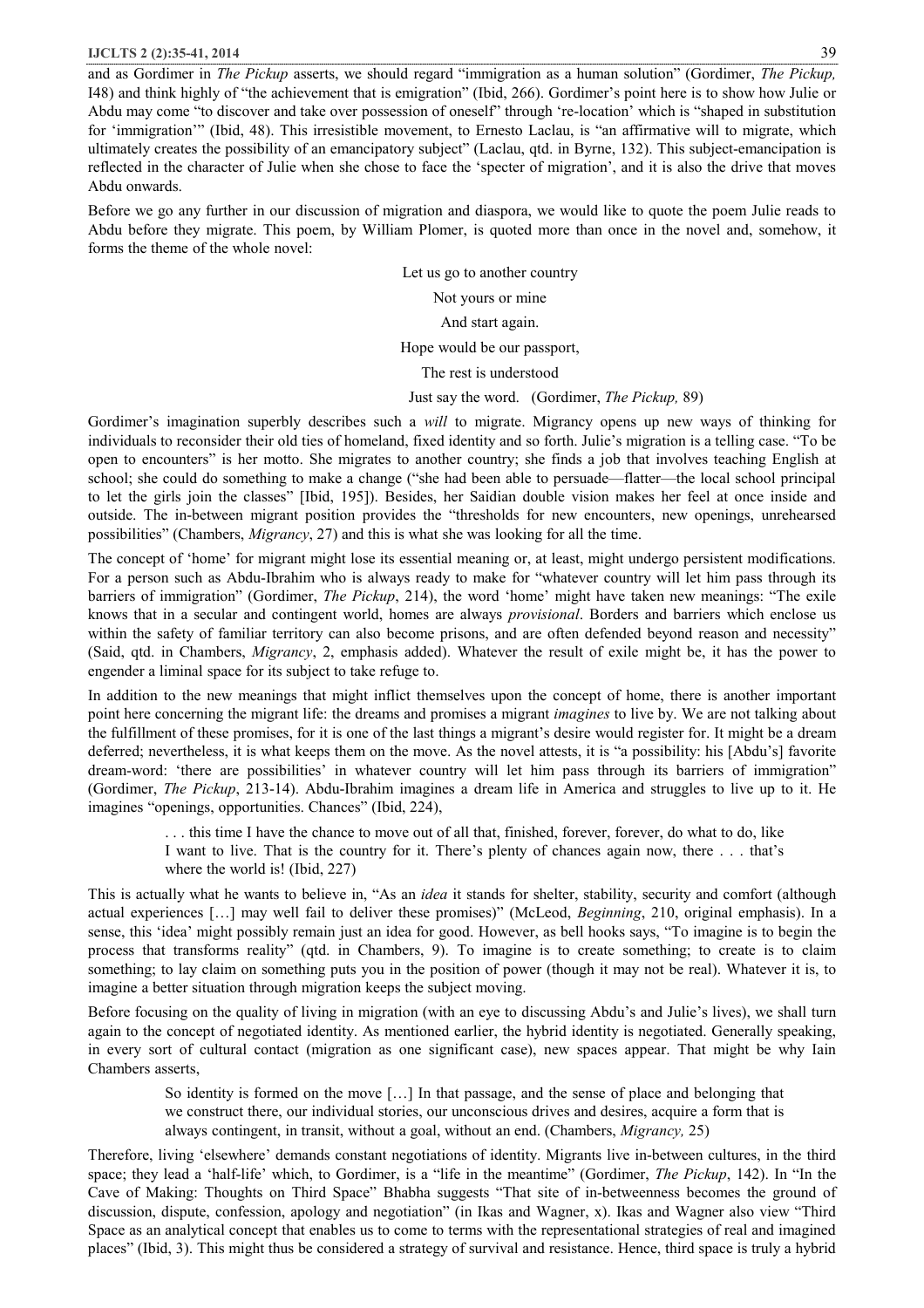space of negotiation, where one deals not with either/or policy, rather, as Bhabha says, one will face '*something else besides'*.

### **3. Conclusion**

Diasporic experience is ensuring its place as a topos of contemporary literature. Migrancy, diaspora and exile are changing into the keywords of many recent fictions, including Gordimer's *The Pickup* (2001). For this reason, we chose this particular novel to read it in the light of Homi K. Bhabha's ideas.

In the first part of the article, we went through the Bhabhaian notion of hybridity and thus came up with our main point: negotiated identity. We made many references to the novel to support this idea. We also mentioned that Abdu-Ibrahim lives with no record of him and under a name that was not his" (Gordimer, *The Pickup*, 18); his life is in a "state of suspension" (Ibid, 37); "He doesn't offer an identity" (Ibid, 44); he attempts to find out "where to locate the self" (Ibid, 47); he has "postponed the future […] leaving everything in its present state" (Ibid, 53). He is no longer permitted to stay in the country he has migrated to. His only option seems to be this: "Disappear […] Again. Again! And again another name!" (Ibid, 55) "He is here, and he is not here" (Ibid, 35). Overall, his is a "Life in the meantime" (Ibid, 142). Life in the meantime seems to correspond with Bhabha's "The migrant culture of the 'in-between'" (Bhabha, *The Location*, 321), the 'half-life', the living on the threshold, the stepping into the Third Space.

Therefore, identity is liminal; it is neither one nor the other, but a negotiation of the both. Bhabha associates this third space with the concept of cultural translation and then suggests the idea of "translation as survival" (Ibid, 324). The migrant/exile/diasporan has to translate differing cultures to *sur-vive* (literally, to live *beyond*), to bring 'newness into the world'.

## **References**

Aschcroft, B.*et al*. (2002). *The Empire Writes Back: Theory and Practice in Post-Colonial Literatures.* 2nded. London and New York: Routledge

Bhabha, H. K. (1990). *Nation and Narration.* London and New York: Routledge

\_\_\_\_ (1990). Interview. "Third Space." In Jonathan Rutherford (ed), *Identity: Community, Culture, Difference,* pp. 207-221. London: Lawrence and Wishart

\_\_\_\_ (1996). "Culture's In-Between." *Questions of Cultural Identity.* Eds. Stuart Hall and Paul du Gay. London: SAGE, 53-60.

\_\_\_\_ (2004). *The Location of Culture.* London: Routledge Classics

Byrne, E. (2009). *Homi K. Bhabha*. Hampshire and New York: Palgrave

Chambers, I. (1994). *Migrancy, Culture, Identity*. London: Routledge

Dannenberg, H. P. (2008). "Nadine Gordimer's *The Pickup* and the Desert Romance Tradition in Post/Colonial Anglophone Fiction." *Current Writing* 20, 1: 69-88.

Gordimer, N. (1974). *The Conservationist.* London: Jonathan Cape

\_\_\_\_ (2001). *The Pickup*. New York: Penguin

Hall, S. and Paul d. G. (eds.) (1996). *Questions of Cultural Identity.* London: SAGE

Hardt, M. and Antonio N. (2000). *Empire*. Cambridge, Massachusetts: Harvard University Press

Head, D. (1994). *Nadine Gordimer*. Cambridge: Cambridge University Press

Ikas, K. and Gerhard W.(eds.) (2009). *Communicating in the Third Space*. London and New York: Routledge

McLeod, J. (2000). *Beginning Postcolonialism.* Manchester: Manchester University Press

Newman, J. (1988). *Nadine Gordimer*. London and New York: Routledge

Rutherford, J. (ed.) (1990). *Identity: Community, Culture, Identity*. London: Lawrence and Wishart

Shakespeare, W. (2007). *King Lear.* Annotated and introduced by Burton Raffel. New Haven and London: Yale University Press.

Werbner, P. and Tariq M. (eds.) (1997). *Debating Cultural Hybridity: Multi-Cultural Identities and the Politics of Anti-Racism*. London and New York: Zed Books.